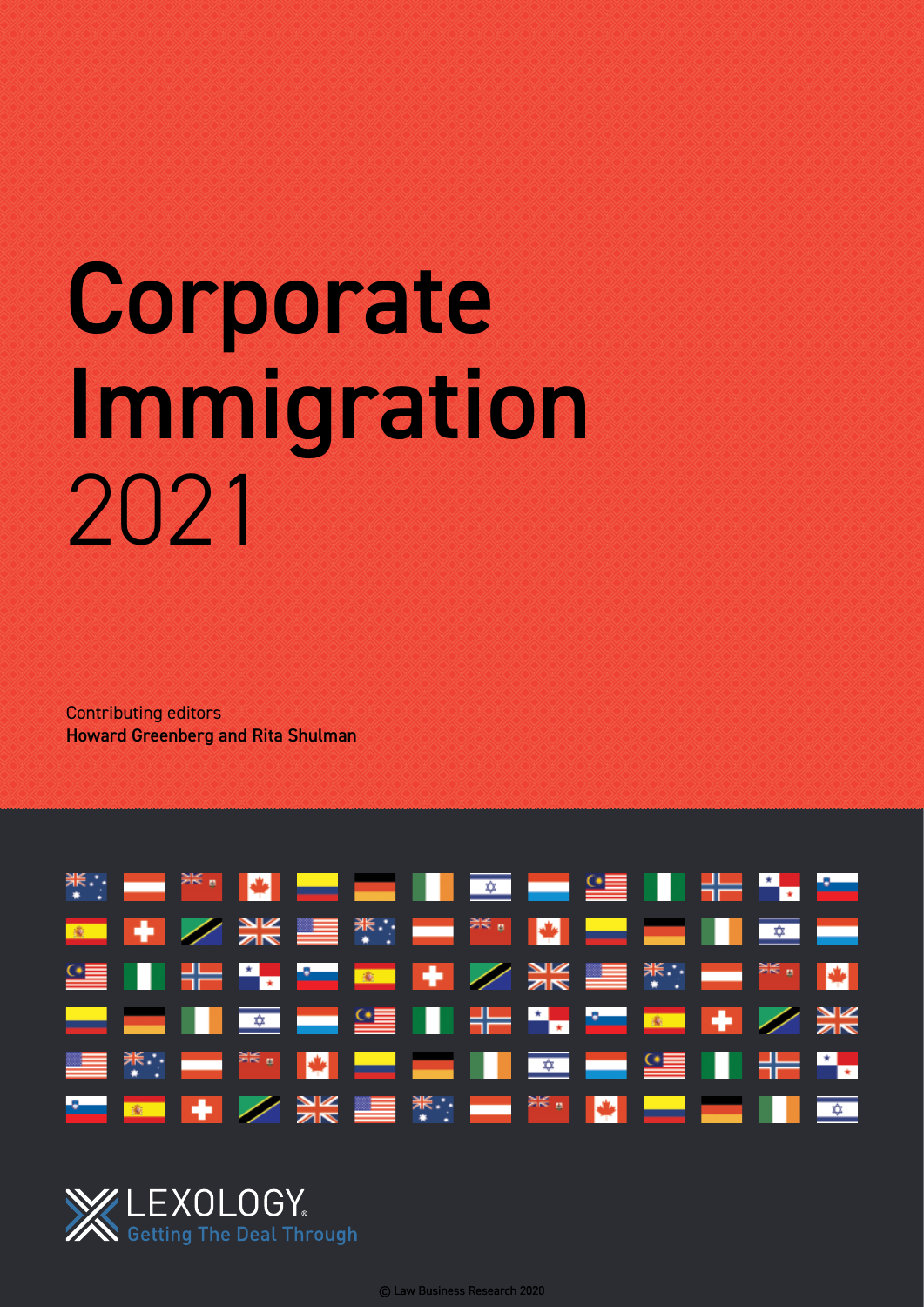#### Publisher Tom Barnes tom.barnes@lbresearch.com

**Subscriptions** Claire Bagnall claire.bagnall@lbresearch.com

#### Senior business development manager Adam Sargent

adam.sargent@gettingthedealthrough.com

#### Published by

Law Business Research Ltd Meridian House, 34-35 Farringdon Street London, EC4A 4HL, UK

The information provided in this publication is general and may not apply in a specific situation. Legal advice should always be sought before taking any legal action based on the information provided. This information is not intended to create, nor does receipt of it constitute, a lawyer– client relationship. The publishers and authors accept no responsibility for any acts or omissions contained herein. The information provided was verified between August and October 2020. Be advised that this is a developing area.

© Law Business Research Ltd 2020 No photocopying without a CLA licence. First published 2011 Tenth edition ISBN 978-1-83862-319-7

Printed and distributed by Encompass Print Solutions Tel: 0844 2480 112



## **Corporate Immigration** 2021

#### Contributing editors Howard Greenberg and Rita Shulman

KPMG Law

Lexology Getting The Deal Through is delighted to publish the tenth edition of *Corporate Immigration*, which is available in print and online at www.lexology.com/gtdt.

Lexology Getting The Deal Through provides international expert analysis in key areas of law, practice and regulation for corporate counsel, cross-border legal practitioners, and company directors and officers.

Throughout this edition, and following the unique Lexology Getting The Deal Through format, the same key questions are answered by leading practitioners in each of the jurisdictions featured. Our coverage this year includes new chapters on Canada, Germany, Nigeria and the United States.

Lexology Getting The Deal Through titles are published annually in print. Please ensure you are referring to the latest edition or to the online version at www.lexology.com/gtdt.

Every effort has been made to cover all matters of concern to readers. However, specific legal advice should always be sought from experienced local advisers.

Lexology Getting The Deal Through gratefully acknowledges the efforts of all the contributors to this volume, who were chosen for their recognised expertise. We also extend special thanks to the contributing editors, Howard Greenberg and Naumaan Hameed of KPMG Law, for their assistance with this volume.



London October 2020

Reproduced with permission from Law Business Research Ltd This article was first published in November 2020 For further information please contact editorial@gettingthedealthrough.com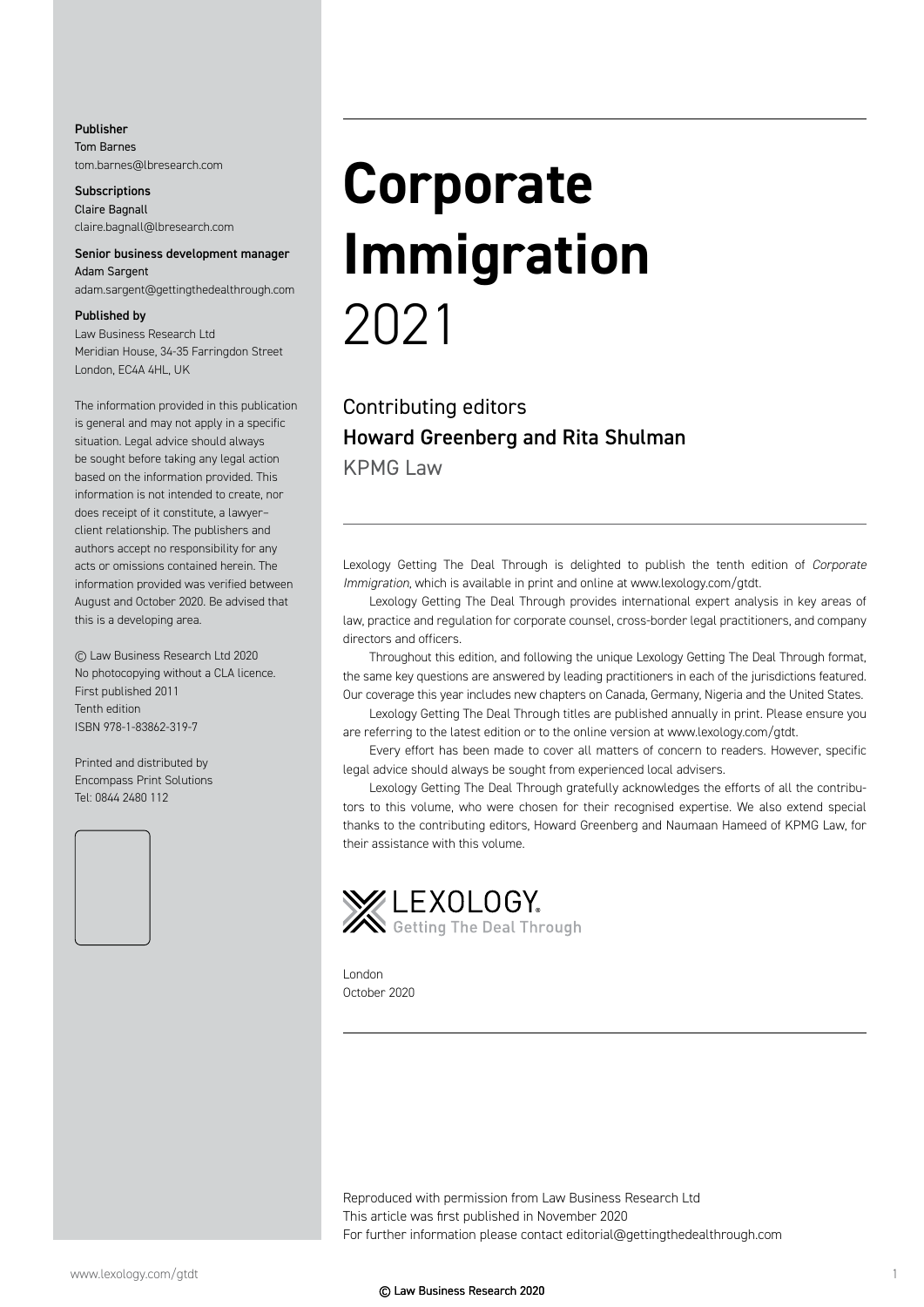### **Contents**

| <b>Global Overview</b>                                                | $\overline{\mathbf{3}}$ | <b>Malaysia</b>                                                                                        | 82  |
|-----------------------------------------------------------------------|-------------------------|--------------------------------------------------------------------------------------------------------|-----|
| Howard Greenberg and Naumaan Hameed<br><b>KPMG Law</b>                |                         | Emeline Khoo Su Yin<br><b>SKRINE</b>                                                                   |     |
| <b>Australia</b>                                                      | $\overline{4}$          | <b>Nigeria</b>                                                                                         | 88  |
| Rachel Drew<br><b>Holding Redlich</b>                                 |                         | Kunle Obebe and Olamide Soetan<br><b>Bloomfield Law</b>                                                |     |
| <b>Austria</b>                                                        | 11                      | <b>Norway</b>                                                                                          | 93  |
| Ewald Oberhammer and Petra Pardatscher<br>Oberhammer Rechtsanwälte    |                         | Christel Reksten, Ann Michelle Larsen and Ingvil Haakonsen<br>Advokatfirmaet PricewaterhouseCoopers AS |     |
| <b>Bermuda</b>                                                        | 20                      | Panama                                                                                                 | 99  |
| Fozeia Rana-Fahy<br>MJM Barristers & Attorneys                        |                         | José A Brenes, Dolores Cadavid and Rehut Maimon<br>Anzola Robles & Asociados                           |     |
| Canada                                                                | 27                      | <b>Slovenia</b>                                                                                        | 108 |
| Naumaan Hameed, Graeme Black and Amira Zubairi<br><b>KPMG Law</b>     |                         | Martin Šafar and Polona Boršnak<br>Šafar & Partners, Ltd                                               |     |
| Colombia                                                              | 39                      | <b>Spain</b>                                                                                           | 115 |
| Evelyn Romero Avila and Alexandra Silveira<br><b>Baker McKenzie</b>   |                         | Marla Vanessa Bojorge Zúñiga<br>Bojorge & Associates                                                   |     |
| Germany                                                               | 47                      | <b>Switzerland</b>                                                                                     | 121 |
| Thomas Wolf and Christian Jimenez Metzler<br><b>KPMG Law</b>          |                         | Adrian Tüscher<br><b>KPMG Law</b>                                                                      |     |
| <b>Ireland</b>                                                        | 61                      | <b>Tanzania</b>                                                                                        | 128 |
| Aoife Kilmurray and Lindsay Tester<br>PricewaterhouseCoopers (Dublin) |                         | Johnpaul Thadei and Joseph Lyimo<br>PricewaterhouseCoopers (Dar Es Salaam)                             |     |
| <b>Israel</b>                                                         | 69                      | <b>United Kingdom</b>                                                                                  | 133 |
| Dan Gross and Kobi Neeman<br>Dardik Gross & Co Law Firm               |                         | James Perrott, Jessica Yu and Tom Marsom<br>Macfarlanes LLP                                            |     |
| Luxembourg                                                            | 75                      | <b>United States</b>                                                                                   | 140 |
| <b>Tanel Feldman</b>                                                  |                         | Elizabeth Nanton and Stephanie Lipstein                                                                |     |
| Immigration Law Associates                                            |                         | <b>KPMG Law</b>                                                                                        |     |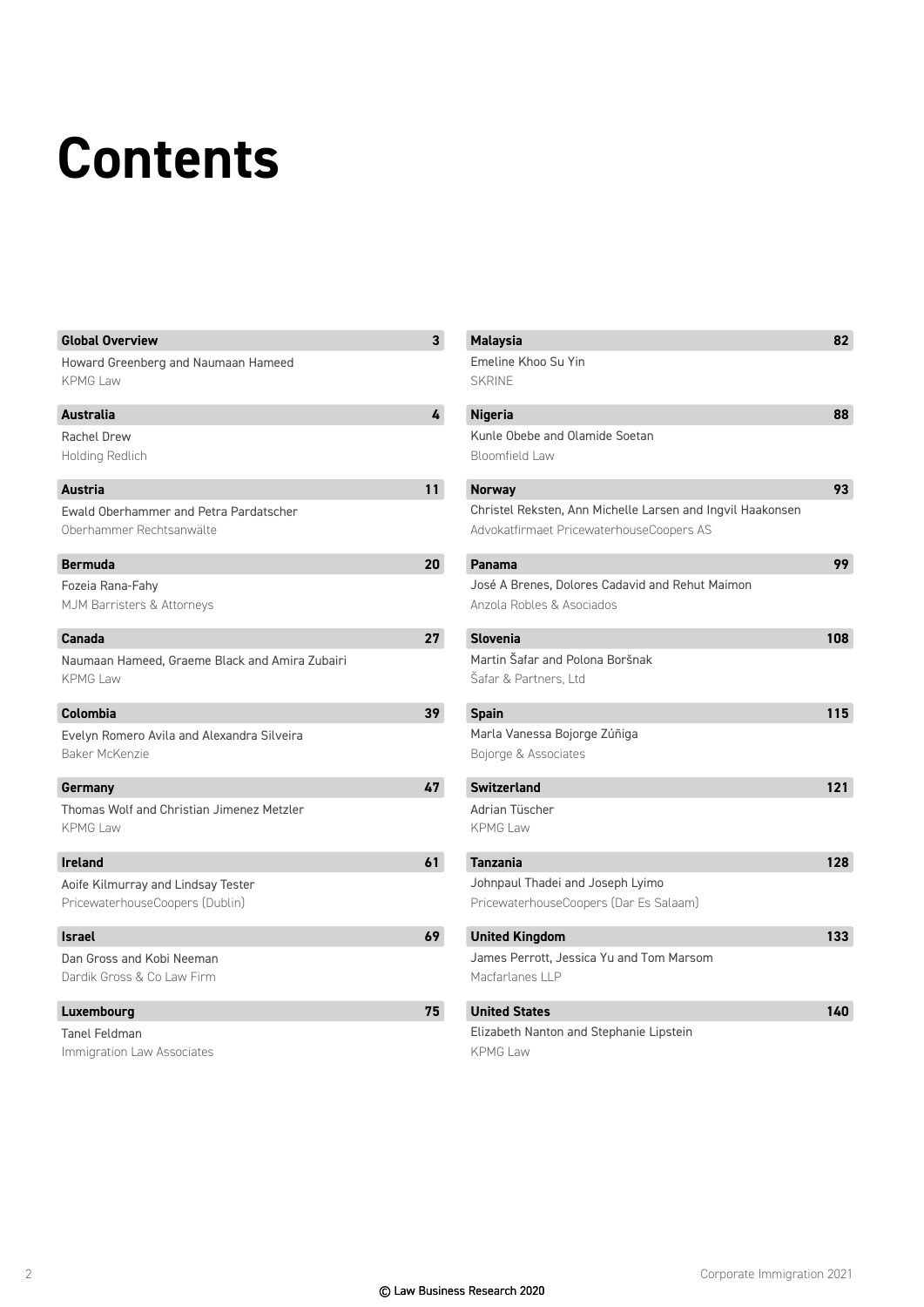### **Bermuda**

#### Fozeia Rana-Fahy

MJM Barristers & Attorneys

#### **GENERAL FRAMEWORK**

#### **Legislation**

1 What primary and secondary legislation governs immigration in your jurisdiction?

The Bermuda Immigration and Protection Act 1956 (the Act) is the primary legislation in Bermuda supported by various regulations. Additional policies impacting work permits are found in the Work Permit Policy (2015) (the Policy) issued by the Department of Immigration.

The Act has undergone certain reform following the appointment of a consultative immigration reform working group that was 'tasked with recommending the principles by which new immigration policies will affect legislation concerning: mixed families, permanent resident certificates and Bermudian status'.

In addition to the primary legislation, the Quarantine Act 2017 and Public Health Act 1949 control the movement across borders in the emergency circumstances and is currently relevant in light of the current covid-19 pandemic. The Quarantine (Travel Ban) (Order 2020) was implemented this year, preventing certain people from entering the country based on covid-19 protection measures.

#### **Restrictions on cross-border movement**

2 What laws, regulations and policies control movement across borders in emergency circumstances such as a pandemic. How have the border restrictions been implemented?

The Quarantine Act 2017 and Public Health Act 1949 control the movement across borders in the emergency circumstances and is currently relevant in light of the current covid-19 pandemic. The Quarantine (Travel Ban) (Order 2020) was implemented this year which prevents certain people from entering the country based on covid-19 protections.

#### **International agreements**

3 Has your jurisdiction concluded any international agreements affecting immigration (eg, free trade agreements or free movement accords)?

The 1982 Accord for Portuguese Contract Workers held between the governments of Bermuda and Portugal governs the conditions and terms of employment of Portuguese nationals in Bermuda.

#### **Regulatory authorities**

4 Which government authorities regulate immigration and what is the extent of their enforcement powers? Can the decisions of these authorities be appealed?

The Ministry of National Security collectively oversees immigration for Bermuda through the Customs Department and the Department of

Immigration. The Customs Department monitors and controls the crossborder movement of goods and people at the various points of entry into Bermuda.

The Department of Immigration administers and enforces legislation governing immigration through an appointed Immigration Board, which is led by either the Minister of National Security, at his or her discretion, or the chairman of the board. Grievances against the Immigration Board can be lodged with the Immigration Appeal Tribunal.

The Immigration Appeal Tribunal, under the Act, has all the powers of a court of summary jurisdiction. Further right to appeal any decision of the Tribunal may be filed with the Supreme Court within 21 days.

#### **Government policy**

#### 5 | In broad terms what is your government's policy towards business immigration?

The government of Bermuda allows business immigration. The mission of the Department of Immigration, that operates through the Ministry of Home Affairs, is to 'improve the economy by addressing the needs of the local and international business community and the career aspirations of Bermudians'.

Although no new changes have been introduced to the Policy by the current government, a more stringent interpretation is being adopted towards the implementation of the Policy ensuring the rights of Bermudians are protected.

The Act requires that all non-Bermudians must obtain specific permission (by way of work permits) if they are to engage in a gainful occupation in Bermuda. In most cases, the main criterion in assessing whether or not to grant foreign nationals permission to work in Bermuda is whether there is a suitably qualified Bermudian, spouse of a Bermudian or permanent resident certificate (PRC) holder who has applied for the role. Additional guidance regarding the requirements that non-Bermudians must meet to obtain permission to work in Bermuda is set out in the Policy. The Policy contains various protections for the Bermudian workforce, including, for example, requirements to ensure that employers have conducted bona fide searches for qualified locals to fill the position.

The Department of Immigration cannot force an employer to hire Bermudians, spouses of Bermudians or PRC holders. It can only prevent the hiring of foreign nationals by refusing to grant a work permit – if the requirements are not met.

#### **SHORT-TERM TRANSFERS**

#### **Visas**

6 | In what circumstances is a visa necessary for short-term travellers? How are short-term visas obtained?

Here, a visa is interpreted as work-permit permission.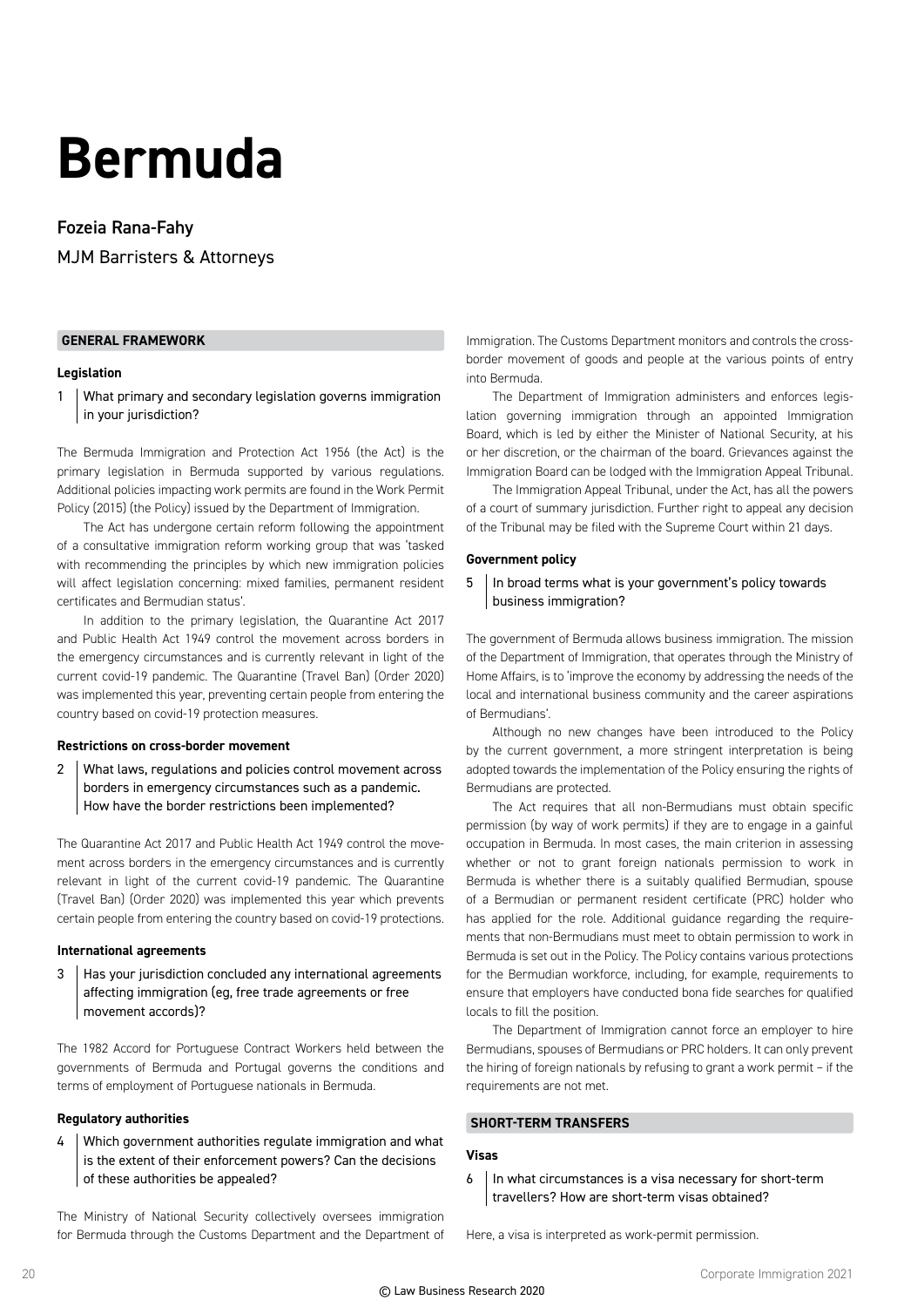Short-term business travellers under the Work Permit Policy (2015) (the Policy) will generally fall into one of three categories:

- a business visitor who is a non-resident, who visits Bermuda to undertake certain limited business purposes;
- a short-term work-permit holder, who is employed to work in Bermuda for a period of up to six months; or
- a periodic work-permit holder, who is someone engaged by an employer who will make multiple visits to the island (for no more than 30 days per visit, with a maximum of 180 days per year).

Work permits are obtained by application to the Department of Immigration for the permit that best suits the needs and requirements of the traveller.

#### **Restrictions**

#### 7 What are the main restrictions on a business visitor?

Business visitors do not need work-permit permissions if they have a return ticket, their stay does not exceed 21 days and they are undertaking certain types of activities. A full list of those activities is included in the Policy. By way of example, a short-term business traveller visiting Bermuda for less than 21 days can do the following without work-permit permission:

- attend broker, director or shareholder meetings;
- attend general business meetings with a Bermuda company where the business traveller is not being remunerated by the Bermuda company;
- present at business seminars not open to the general public;
- attend a job interview;
- attend a conference;
- make presentations in response to a request for a proposal if not being remunerated; and
- international dispute-resolution work carried out by lawyers, clients, witnesses, experts and administrative support professionals.

This is not an exhaustive list and advice must be sought to determine if a business traveller can enter Bermuda without work-permit permissions. An extension to the 21 days can be obtained under the Policy.

Short-term work permits or periodic work permits are required by those individuals whose activities in Bermuda fall outside the permissible activities for a business visitor (as summarised above) or are required to last more than 21 days or both.

Short-term work-permit applications are accepted for three to six months and may be extended for up to a further six months. The primary obstacle to obtaining a short-term work permit is the requirement to advertise and vet qualified Bermudians, spouses of Bermudians and PRC holders. However, employers may be exempted from the requirement to advertise in certain circumstances (eg, where the intended work-permit holder works for an overseas subsidiary or affiliate of the Bermuda employer). The Policy should be consulted for further details.

A periodic work-permit holder can stay in Bermuda to conduct work that he or she is contracted to provide to the employer for a period of no greater than 30 days per visit. Periodic work-permit holders are not permitted to be in Bermuda for more than a total of 180 days per calendar year. This type of permit is for individuals who work for an overseas office of the Bermuda company or for an individual who is a service provider contracted to work for the Bermuda company.

There are no restrictions concerning remuneration for short-term work-permit holders. Permissible activities are limited to those duties that the short-term work-permit holder is contracted to perform that were detailed in the work-permit application.

#### **Short-term training**

8 | Is work authorisation or immigration permission needed to give or receive short-term training?

An individual can enter Bermuda for up to 21 business days without a work permit for training in techniques and work practices, provided that the training is conducted by a company affiliated by an ownership relationship and that the training is limited to observation, familiarisation and classroom instruction. Training in other circumstances will require immigration permission (either via a short-term work permit or a periodic work permit).

#### **Transit**

 $9$  Are transit visas required to travel through your country? How are these obtained? Are they only required for certain nationals?

Since 1 March 2014, Bermuda entry visas and visa waivers are not required for tourist and business visitors and work-permit holders. However, travellers who require a multi re-entry visa (MRV) for Canada, the United Kingdom or the United States will need to present the valid MRV upon arrival in Bermuda.

#### **Visa waivers and fast-track entry**

#### $10$  Are any visa waiver or fast-track entry programmes available?

There are no visa requirements in Bermuda; therefore, no visa waivers exist. Based on the processing stipulations in the Policy, there are no fast-track entry programmes available.

#### **LONG-TERM TRANSFERS**

#### **Categories**

11 What are the main work and business permit categories used by companies to transfer skilled staff?

The primary, non-temporary business permit categories are as follows.

#### Standard work permits

The purpose of a standard work permit is to allow all organisations in Bermuda to employ foreign nationals provided that they can demonstrate that a Bermudian, spouse of a Bermudian or PRC holder was not suitably qualified or available to be hired. Employers may apply for standard work permits of a one- to five-year period.

Employers are permitted to apply for standard work permits for jobs that are in the open, special or restricted category. Applications for standard work permits are not allowed for closed category jobs. Closedcategory jobs include, but are not limited to:

- labourers:
- salespeople; and
- receptionists.

Restricted-category jobs include, but are not limited to:

- bank tellers;
- bartenders;
- administrative assistants;
- general masons; and
- photographers.

These categories are generally designed to protect the local workforce.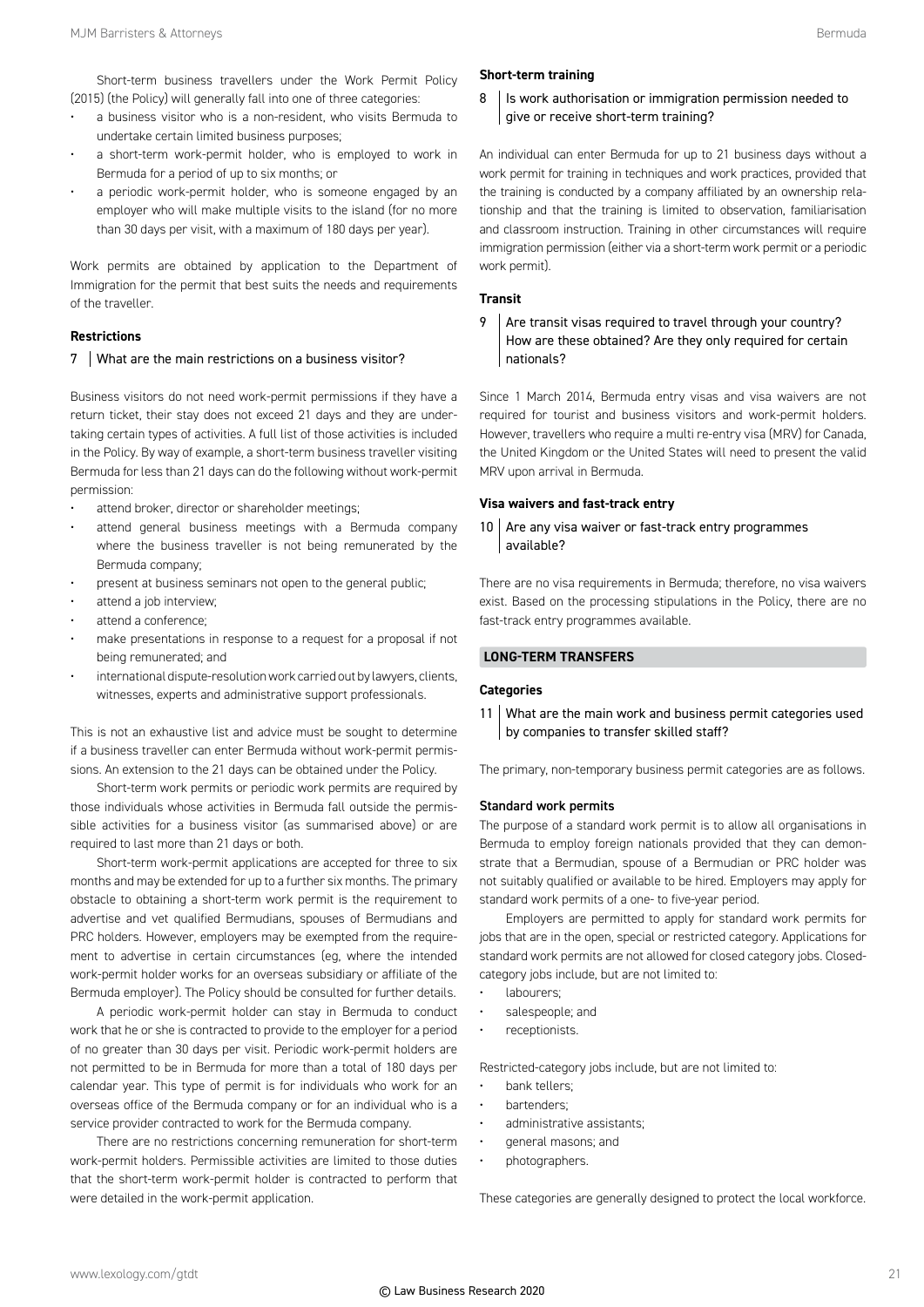#### Global work permits

The global work permit allows a person who is already employed by a global company in another jurisdiction to transfer to the Bermuda office without the requirement to advertise the position only if the position being filled is not a pre-existing position. Global work permits are granted for periods similar to standard permits (ie, one to five years). However, if an employer wishes for a global work-permit holder to continue working in Bermuda after the expiry of the worker's global work permit, they will be required to apply for a standard work permit.

Applications will be automatically approved in respect of individuals who have been employed for longer than one year and who earn a gross salary greater than BM\$125,000 per year. Applications in respect of individuals employed for less than one year or those earning less than BM\$125,000, or both, will be considered on a case-by-case basis and approval will substantially depend on demonstrating that the addition of the global work-permit holder will add value to Bermuda. A global work permit does not apply to positions listed in the closed or restricted categories.

#### New-business work permit

A new-business work permit allows an exempted company (per the definition in the Companies Act 1981) that is new to Bermuda to receive automatic approval of work permits for the first six months of obtaining the first new-business permit. There is no need to advertise the positions (which is the requirement of the standard work permit). New section 114B companies to Bermuda (per the ability to be licensed under section 114B of the Companies Act) will be granted new-business work permits; however, these will be limited to five new-business work permits within the first six months of obtaining the first new-business work permit. New business work-permit holders may be employed in any job category provided that their position is not an entry-level position, a graduate position or trainee position or specified in a closed or restricted category. However, if the new-business permit holder falls within a job category where a statutory council must be consulted, this must still be done.

#### Fintech business work permit

A new immigration policy for fintech start-up companies allows a fintech company that is new to Bermuda to receive automatic approval of five work permits within the first six months of obtaining the first fintech business work permit. One significant caveat to this new policy is the requirement that 'for a fintech business to be eligible for automatic approvals under this policy they must also present plans for the hiring, training and development of Bermudians in entry level or trainee positions'. Standard work-permit policies apply after the initial terms of the fintech business permit expires.

#### **Procedures**

#### 12 What are the procedures for obtaining these permissions? At what stage can work begin?

Standard work-permit applications require the employer (who must be a Bermuda-based individual or company) to:

- advertise the vacancy in Bermuda as per the requirements in the Work Permit Policy (2015) (the Policy);
- properly consider any Bermudian, spouse of Bermudian or PRC holder who meets the minimum qualifications of said advertisement;
- with the assistance of the work-permit applicant, complete the relevant work-permit application form and submit all necessary and relevant documentation; and
- where necessary, send the application to the relevant statutory body regulating the profession of the applicant (eg, doctors and lawyers).

Work cannot begin until the application has been approved by the Department of Immigration.

Concerning the standard work permit, the global work permit and the new-business permit, if employers can qualify for the waiver of advertising per the Policy, the first two steps identified above need not be followed. The employer only needs to complete the relevant workpermit application form and submit all necessary documentation.

#### **Period of stay**

#### 13 What are the general maximum (and minimum) periods of stay granted under the main categories for company transfers?

This is one to five years. Renewal permits can be applied for when standard work permits expire – only if all the relevant requirements of the Policy continue to be met. The general restriction of work-permit holders not working in Bermuda for longer than six years was removed by the government.

#### **Processing time**

#### $14$  How long does it typically take to process the main categories?

The Policy states that employers can expect standard work permits to take 20 working days to process, and global or new-business work permits to take 10 working days. These periods are subject to change if the Department of Immigration experiences a high volume of submissions (eg, the current trend indicates that standard work permits take up to 60 days to process).

#### **Staff benefits**

15 | Is it necessary to obtain any benefits or facilities for staff to secure a work permit?

Employers and employees have certain obligations concerning socialinsurance contributions, payroll tax, pension and medical insurance. Employers must ensure that the employee has the legislative minimum health-insurance cover (although it is common for corporate employers to provide enhanced insurance coverage), pension and social insurance. Accommodation is optional for employers to arrange and pay for.

#### **Assessment criteria**

16 Do the immigration authorities follow objective criteria, or do they exercise discretion according to subjective criteria?

The Policy is fairly detailed and provides certain objective criteria for eligibility for the various applications. However, the Policy cannot be described as entirely objective.

The Policy states that the Minister may exercise his or her discretion per the immigration legislation to waive specific policies upon written request or justification for the same. It further expressly states that the Minister 'has the right to create, modify, eliminate and make exceptions to any immigration policy'. Where individuals or employers believe that the circumstances of a situation warrant special consideration of the Minister, they should justify their case in writing. This is particularly the case in respect of specialised roles where there is a known shortage of Bermudians, spouses of Bermudians and PRC holders. The Minister has no discretion to waive any fees. In this way, there is flexibility within the Policy to accommodate complicated cases.

In practice, the Minister and the Immigration Board (appointed by the Minister), which reviews the applications, possess discretion concerning the interpretation of various issues. For example, if a Bermudian, spouse of a Bermudian or PRC holder has applied for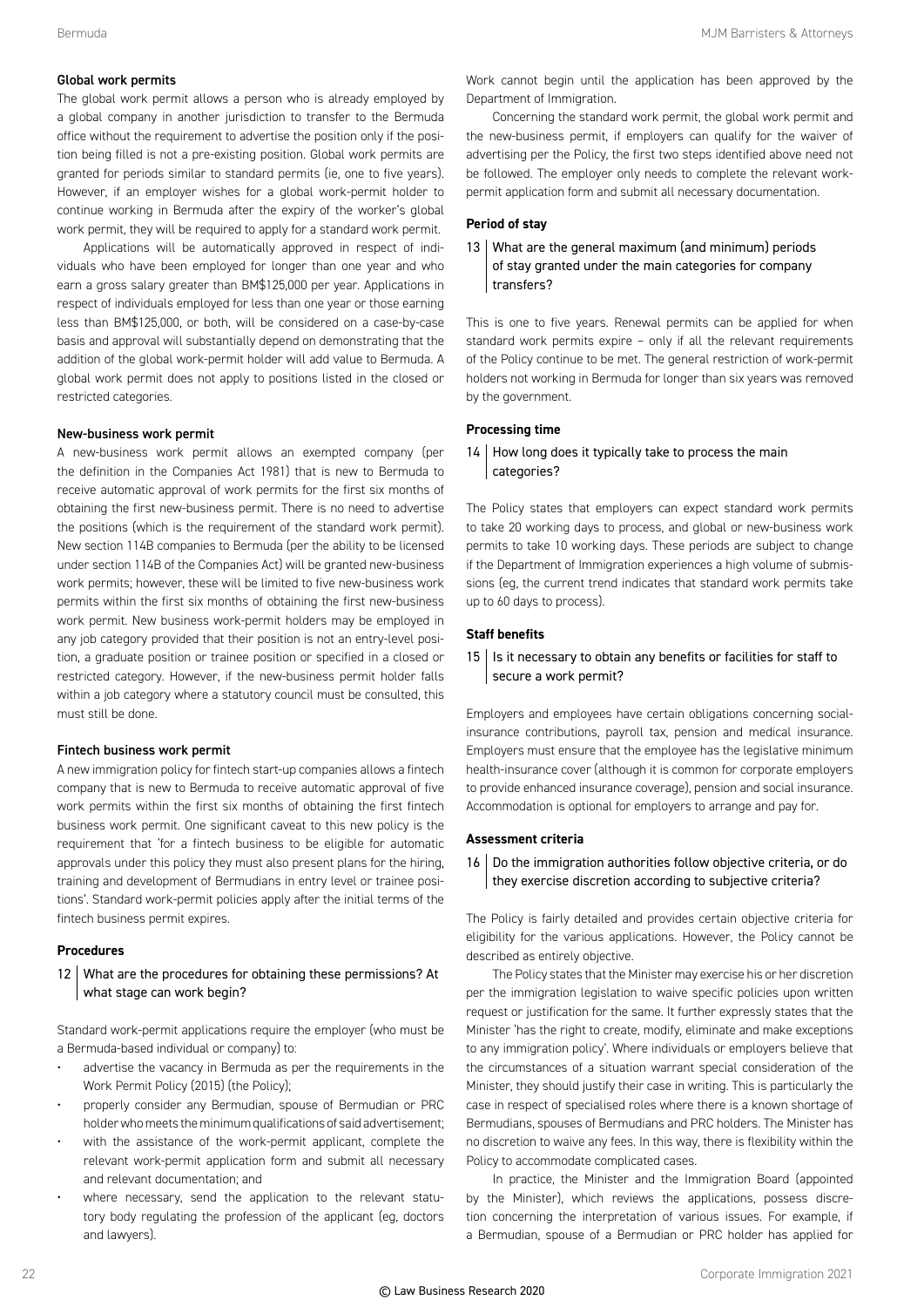If an application is refused, it can be appealed to the Minister.

tive analysis of whether the consideration of the Bermudian, spouse of

#### **High net worth individuals and investors**

Bermudian or PRC holder was fair.

 $17$  | Is there a special route for high net worth individuals or investors?

Under the global entrepreneur work permit, the Minister will grant a permit to an individual for one year to work and reside in Bermuda (in respect of an exempted company or a section 114B start-up), if he or she is satisfied that the applicant is a bona fide investor or business person that is likely to domicile a company in Bermuda. The work activities may include:

- business planning;
- seeking appropriate government or regulatory approval;
- meeting compliance or financial requirements; or
- raising capital.

High net worth individuals can apply for permission to reside on an annual basis but such permission does not permit them to work in Bermuda.

#### $18$  | Is there a special route (including fast track) for high net worth individuals for a residence permission route into your jurisdiction?

There is no special route for high net worth individuals for a Bermudian residence permit.

Economic citizenship and investment visas were initially investigated and discussed by the previous government as an initiative to attract foreign investment in Bermuda but such discussions have not progressed further.

#### **Highly skilled individuals**

#### 19 | Is there a special route for highly skilled individuals?

There is no special application for highly skilled individuals. Employers of highly skilled individuals may, however, be able to seek a waiver to the requirement to advertise the position on the following basis:

- that the applicant is uniquely qualified for the position;
- the position would not exist in Bermuda if it were not for the applicant filling the job;
- the success of the business would be detrimentally affected if the person were to leave the business; or
- the employee is integral and the key to income generation.

#### **Ancestry and descent**

#### $20$  | Is there a special route for foreign nationals based on ancestry or descent?

There is no special route for foreign nationals based on ancestry or descent. If an individual is deemed Bermudian, that person has the right to reside and work in Bermuda without limits. If an individual believes he or she may possess Bermudian status based on ancestry or descent, he or she can make a general enquiry application to determine if he or she is deemed to possess Bermudian status.

#### **Minimum salary**

#### $21$  Is there a minimum salary requirement for the main categories for company transfers?

There is no minimum salary requirement for the main categories for company transfers. However, if the individual moving to Bermuda wishes to bring dependants to the country, there are minimum salary requirements that must be proven.

Upon application, sponsored dependants of the work-permit holder may be permitted to reside with the work-permit holder and seek employment provided that the sponsor submits proof of financial support for the sponsored dependents. The following thresholds must be demonstrated:

- a two-person household requires remuneration of BM\$60,000 per annum;
- a three-person household requires remuneration of BM\$100,000 per annum; and
- a household of four or more persons requires remuneration of BM\$125,000 per annum.

#### **Resident labour market test**

#### $22$  Is there a quota system or resident labour market test?

There is no quota system in Bermuda.

All positions (unless the employer is eligible to seek a waiver to the requirement to advertise) must be advertised. If a Bermudian, spouse of a Bermudian or PRC holder applicant meets the requirements of the advertised position, the applicant should be interviewed. Results of any interviews must be included with the work-permit application submission.

#### **Shortage occupations**

#### $23$  | Is there a special route for shortage occupations?

All applications for work permits are processed through the normal channels whether there is a shortage in a particular field or not.

#### **Other eligibility requirements**

 $24$  Are there any other main eligibility requirements to qualify for work permission in your jurisdiction?

There are no other eligibility requirements apart from that set out in the relevant application forms and the Policy. These include, for example, advertising the position, and employers ensuring that there are no suitably qualified Bermudians, spouses of Bermudian or PRC holders to fill the position.

#### **Third-party contractors**

25 What is the process for third-party contractors to obtain work permission?

Work permits must be obtained by the Bermuda employer. If someone is required to work as a contractor or consultant for another company or individual, that other company or individual must also apply for the work permit, identifying that the employee will be working as a contractor or consultant.

#### **Recognition of foreign qualifications**

 $26$  | Is an equivalency assessment or recognition of skills and qualifications required to obtain immigration permission?

Formal assessments or testing to confirm skills and qualifications is not required. It is the responsibility of the employer to provide a written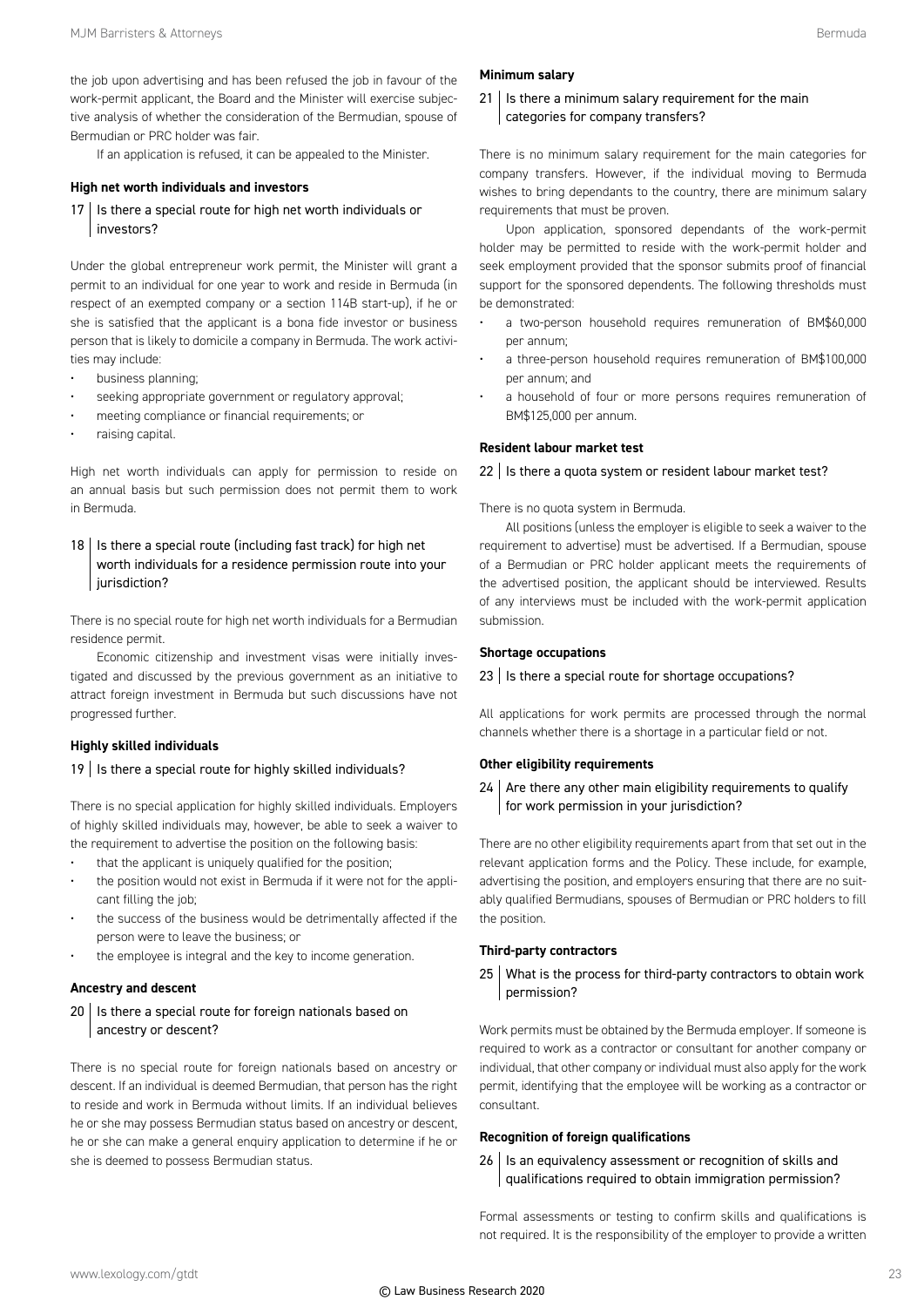declaration in the application form that they have thoroughly screened the applicant and to the best of their knowledge and belief, the applicant:

- is of good character;
- possesses the qualifications purported in the application;
- is in good health; and
- has no criminal record.

The Policy does, however, state that the Minister shall consult with the statutory body that regulates matters dealt with by that profession. A full list can be found in the Policy and includes, but is not limited to, statutory bodies relating to architects, lawyers, dentists, nurses, psychologists, accountants and engineers.

#### **EXTENSIONS AND VARIATIONS**

#### **Short-term to long-term status**

27 Can a short-term visa be converted in-country into longerterm authorisations? If so, what is the process?

Tourists are unable to apply for a work permit while physically present in Bermuda. This does not prevent the tourist visitor from returning to his or her home country and thereafter applying for a Bermuda work permit.

A business visitor can apply for extensions beyond 21 days. This is done by way of application.

A business visitor can apply for a short-term work permit if it becomes obvious that the activities being conducted fall outside the activities permitted under the business-visitor policy. It would, however, be advisable for the employer to identify at the outset whether a shortterm work permit is needed based on the anticipated activities.

After a short-term work permit for three, four, five or six months, the holder will be expected to leave Bermuda, unless an extension has been sought within the proper processing period. Short-term work permit holders will not normally be granted permission to reside and seek employment.

A short-term work-permit holder can, by way of application, seek to obtain a standard work permit. This must be done within 45 days of obtaining the short-term work permit. An explanation must also be provided as to why the standard work-permit application was not made at the outset.

#### **Long-term extension**

#### 28 Can long-term immigration permission be extended?

Yes, indefinitely for up to five years with each application. There is no requirement to leave if all requirements on advertising are met upon renewal (or a waiver is sought).

#### **Exit and re-entry**

29 What are the rules on and implications of exit and re-entry for work permits?

Persons with permission are required to carry the document granting that permission when they travel, otherwise, they may be subject to fines (however, they are not at risk of being denied entry into Bermuda).

Dependants must also carry re-entry documents when exiting and re-entering Bermuda.

#### **Permanent residency and citizenship**

#### 30 How can immigrants qualify for permanent residency or citizenship?

The Incentives for Job Makers Act 2013 and amendments to the Bermuda Immigration and Protection Act 1956 in 2013 sought to make it easier for companies to obtain work-permit exemptions for certain senior executives, and for certain senior executives to be eligible to apply for permanent residency.

The employing company must first obtain designation as a company whose senior executives can apply for an exemption. This involves showing:

- that the company has at least 10 Bermudians on its staff;
- that Bermudians are employed at all levels of the company; and
- that entry-level positions, development programmes and promotion possibilities are available for Bermudians.

Where a designation is granted to a company, a qualifying senior executive of that company is then eligible to apply for an exemption. The exemption application must demonstrate that:

- an applicant is indeed a person in a senior executive position;
- the applicant is responsible for making decisions that are critical to the continuity of the company in Bermuda;
- the continued presence of jobs with the company in Bermuda for Bermudians must be dependent on the applicant remaining in Bermuda;
- the applicant will continue to be employed in the company for the duration of the exemption; and
- the company must continue to meet the requirements of a designated company.

The PRC application costs BM\$50,000 for the executive and BM\$3,000 for each qualifying dependent.

The Repatriation and Mixed Status Families Bill was recently passed allowing for dependents and spouses of PRC holders to make an application for Permanent Residency Certificate.

#### **End of employment**

#### 31 Must immigration permission be cancelled at the end of employment in your jurisdiction?

Employers must submit a written notice of termination to the Department of Immigration within seven working days of the work-permit holder's last day of employment. The notice must identify, among other matters, the date on which the employee left, or is planning to leave the island and the reason for termination.

The employer must also return the work-permit paper document and the work-permit card to the Department of Immigration.

#### **Employee restrictions**

#### 32 Are there any specific restrictions on a holder of employment permission?

A holder of employment permission is restricted from undertaking any duties or responsibilities not expressly approved and noted on his or her work permit (eg, an insurance broker cannot start working as a paid photographer for his or her employer).

Work-permit holders can advance their professional development through further studies without obtaining permission.

Work-permit holders can be promoted. The employer must first obtain permission from the Department of Immigration. While the employer is not required to advertise the post externally before applying by letter for permission to promote or otherwise transfer an employee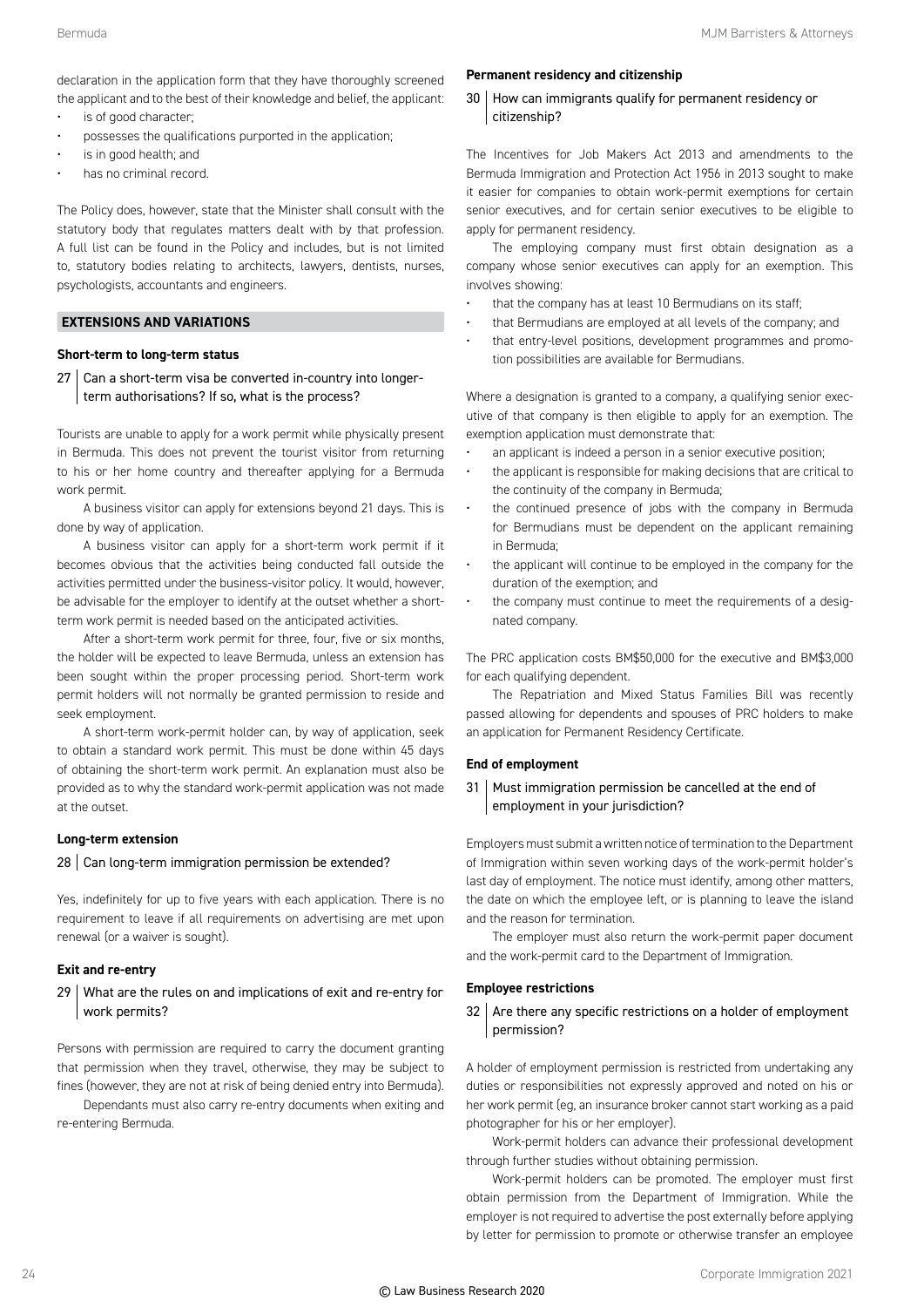The salary of a work-permit holder can be changed. The Work Permit Policy (2015) is silent regarding whether permission must be obtained regarding salary increases. The practical approach is that incremental salary adjustments do not require permission. Significant increases could be seen as a promotion and permission should be obtained.

A work-permit holder can work for an additional employer, but each employer must obtain a work permit for the individual. A work permit cannot be transferred to another employer (unless the reason for the transfer relates to a merger, acquisition or amalgamation – in which case, permission by way of the letter must be obtained). The new employer must apply for a separate work permit.

A work-permit holder can seek alternative employment without permission during the work permit. However, the work-permit holder is not normally permitted to change employers during the first two years of employment with an initial employer; thereafter, there is no limitation on the number of job changes.

#### **DEPENDANTS**

#### **Eligibility**

#### 33 Who qualifies as a dependant?

Spouses (same-sex or otherwise), long-term partners (same-sex or otherwise – an affidavit swearing to a genuine and subsisting relationship will be required) and dependent children (under 18 or up to 25 if in full-time education) qualify as dependants.

Extended-family applications can be made. However, because they fall outside the immigration policy, they are decided at the Minister's discretion on a case-by-case basis. These dependants must demonstrate they can independently financially support themselves or that the work-permit holder has sufficient finances to support the additional family member.

#### **Conditions and restrictions**

#### 34 Are dependants automatically allowed to work or attend school?

Spouses and partners of work-permit holders who receive re-entry documents are automatically granted permission to seek employment but are still subject to work-permit restrictions.

Dependants are permitted to attend school but permission to seek employment does not extend to children. Child dependants are required to make their application for permission to seek employment when they turn 18.

#### **Access to social benefits**

#### 35 What social benefits are dependants entitled to?

Children get the Health Insurance Plan, which is free basic health coverage.

#### **OTHER REQUIREMENTS, RESTRICTIONS AND PENALTIES**

#### **Criminal convictions**

 $36$  Are prior criminal convictions a barrier to obtaining immigration permission?

These are decided on a case-by-case basis. Factors considered include the severity and nature of the crime, number of convictions and how recently the offence occurred. Spent convictions, such as driving violations, will not normally be a barrier to obtaining a work permit.

#### **Penalties for non-compliance**

37 What are the penalties for companies and individuals for noncompliance with immigration law? How are these applied in practice?

Employers and employees are subject to fines, and cases of non-compliance may jeopardise an employer's future work-permit applications. Individuals may also have their work permits revoked and be subject to deportation.

The Chief Immigration Officer is empowered under the Bermuda Immigration and Protection Act 1956 (the Act) to impose civil penalties concerning contravention of work-permit requirements set out in the Act (eg, civil penalties (up to BM\$10,000) can be imposed on employers who abuse immigration policy). A decision of the Chief Immigration Officer may be appealed to the Supreme Court of Bermuda.

#### **Language requirements**

 $38$  Are there any minimum language requirements for migrants?

The Work Permit Policy (2015) states that persons coming to work in Bermuda under the Portuguese Accord, as well as those employed in the construction industry, are required to have a working knowledge of the English language.

#### **Medical screening**

#### 39 | Is medical screening required to obtain immigration permission?

Employers of individuals coming to Bermuda for the first time are required to submit a medical certificate of good health. It is the responsibility of the employer to ensure that the applicant is in good health.

However, individuals who have resided for two months or more in a country on the World Health Organization's 'High Risk of TB' list must submit a certificate of general good health from a doctor, including an original chest X-ray, with the work-permit application.

#### **Secondment**

#### 40 | Is there a specific procedure for employees on secondment to a client site in your jurisdiction?

There is no specific procedure. Employees on secondment must obtain a work permit before commencing a secondment in Bermuda. Generally, the company utilising the services of the seconded employee is responsible for obtaining the work permit.

#### **UPDATE AND TRENDS**

#### **Key developments of the past year**

41 | Are there any emerging trends or hot topics in corporate immigration regulation in your jurisdiction?

The government promotes Bermuda as a leading jurisdiction in the fintech industry. The use of fintech-business work permits has been promoted as an emerging trend in Bermuda.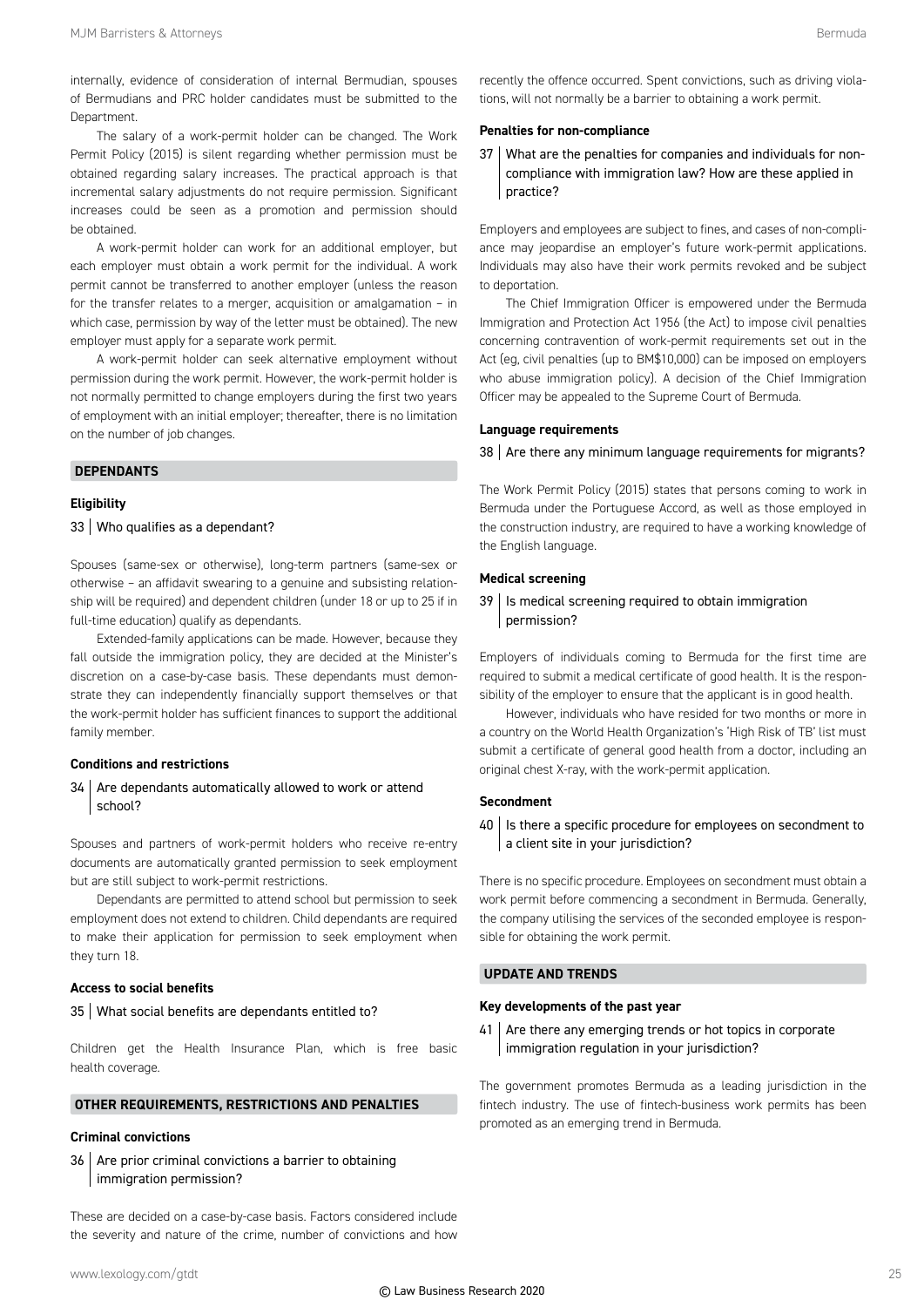#### **CORONAVIRUS**

42 What emergency legislation, relief programmes and other initiatives specific to your practice area has your state implemented to address the pandemic? Have any existing government programmes, laws or regulations been amended to address these concerns? What best practices are advisable for clients?

The covid-19 pandemic has impacted corporate immigration. Bermuda entered into a State of Emergency on 1 April 2020 as a result of the pandemic. Emergency legislation was introduced including the Emergency Powers (Covid-19 Shelter in Place) Regulations 2020 to authorise a curfew and restrict the movement of the public. The curfew was replaced by a multi-phased re-opening policy. However, the restrictions put in place by the government placed unexpected pressures on businesses that resulted in layoffs and redundancies. This has had an impact on several work-permit renewals for non-professional workpermit holders. To date, Bermuda has managed the covid-19 threat effectively but the impact on work-permit holders will continue to be monitored as the international business community assesses the financial consequences of the disease.

To promote tourism and aid economic recovery, Bermuda launched a new programme allowing non-Bermudians to work or study remotely from Bermuda. The programme allows flexible travel back and forth to Bermuda during the year.



#### Fozeia Rana-Fahy

franafahy@mjm.bm

Thistle House 4 Burnaby Street Hamilton HM11 Bermuda Tel: +1 441 294 3612 www.mjm.bm